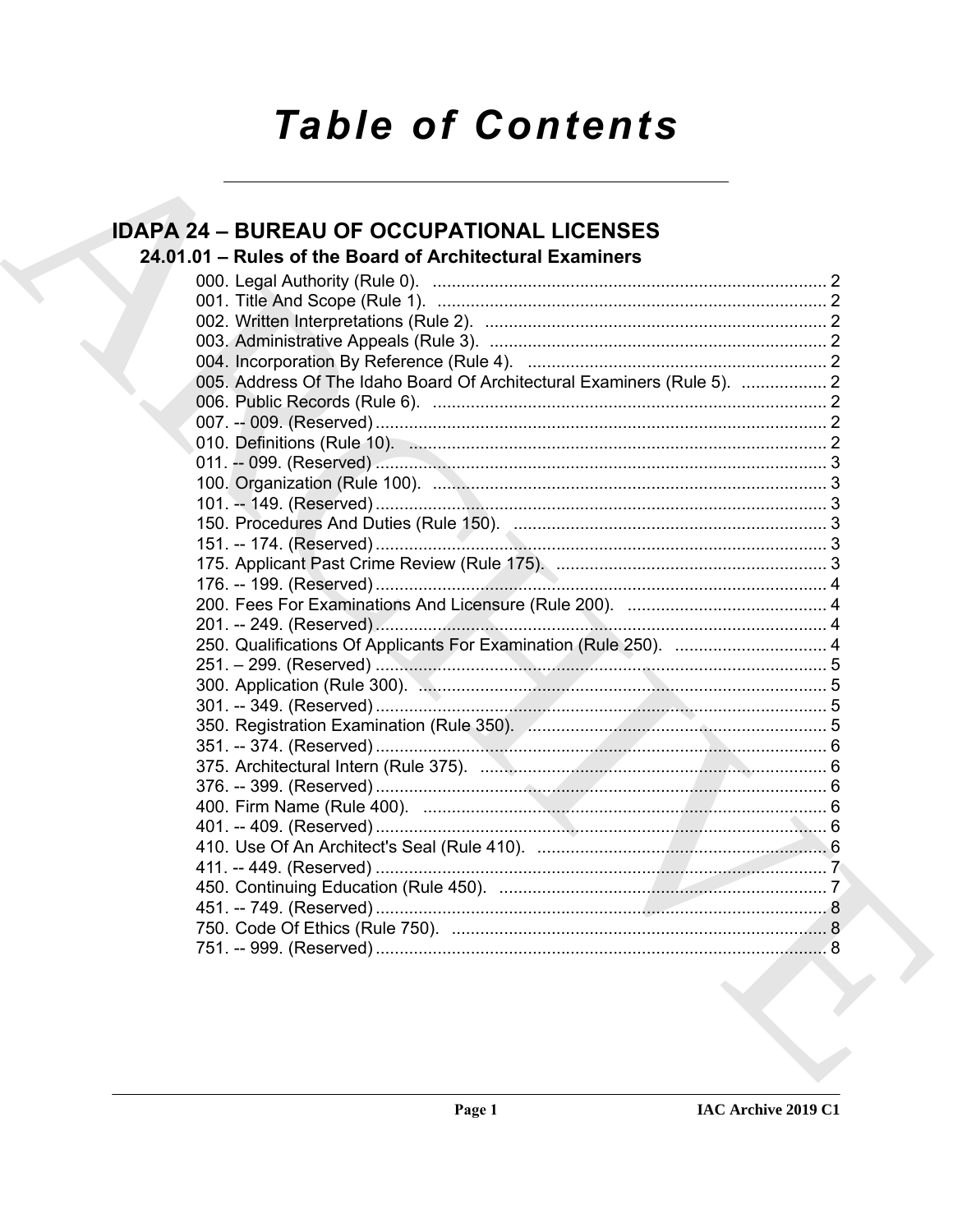### **IDAPA 24 TITLE 01 CHAPTER 01**

# **IDAPA 24 – BUREAU OF OCCUPATIONAL LICENSES**

# **24.01.01 – RULES OF THE BOARD OF ARCHITECTURAL EXAMINERS**

# <span id="page-1-21"></span><span id="page-1-2"></span><span id="page-1-1"></span><span id="page-1-0"></span>**000. LEGAL AUTHORITY (RULE 0).**

# <span id="page-1-23"></span><span id="page-1-3"></span>**001. TITLE AND SCOPE (RULE 1).**

### <span id="page-1-24"></span><span id="page-1-4"></span>**002. WRITTEN INTERPRETATIONS (RULE 2).**

### <span id="page-1-12"></span><span id="page-1-5"></span>**003. ADMINISTRATIVE APPEALS (RULE 3).**

## <span id="page-1-20"></span><span id="page-1-6"></span>**004. INCORPORATION BY REFERENCE (RULE 4).**

# <span id="page-1-11"></span><span id="page-1-7"></span>**005. ADDRESS OF THE IDAHO BOARD OF ARCHITECTURAL EXAMINERS (RULE 5).**

### <span id="page-1-22"></span><span id="page-1-8"></span>**006. PUBLIC RECORDS (RULE 6).**

### <span id="page-1-15"></span><span id="page-1-14"></span><span id="page-1-13"></span><span id="page-1-10"></span><span id="page-1-9"></span>**007. -- 009. (RESERVED)**

|                                | <b>CHAPTER 01</b>                                                                                                                                                                                                                                                                                                                                                                                                                                                                                                                       |             |
|--------------------------------|-----------------------------------------------------------------------------------------------------------------------------------------------------------------------------------------------------------------------------------------------------------------------------------------------------------------------------------------------------------------------------------------------------------------------------------------------------------------------------------------------------------------------------------------|-------------|
|                                | <b>IDAPA 24 - BUREAU OF OCCUPATIONAL LICENSES</b>                                                                                                                                                                                                                                                                                                                                                                                                                                                                                       |             |
|                                | 24.01.01 - RULES OF THE BOARD OF ARCHITECTURAL EXAMINERS                                                                                                                                                                                                                                                                                                                                                                                                                                                                                |             |
|                                |                                                                                                                                                                                                                                                                                                                                                                                                                                                                                                                                         |             |
| 000.                           | LEGAL AUTHORITY (RULE 0).<br>These rules are hereby prescribed and established pursuant to the authority vested in the Board of Architectural<br>Examiners by the provisions of Section 54-308, Idaho Code.                                                                                                                                                                                                                                                                                                                             | $(4-11-19)$ |
| 001.                           | TITLE AND SCOPE (RULE 1).<br>These rules shall be cited as IDAPA 24.01.01, "Rules of the Board of Architectural Examiners."                                                                                                                                                                                                                                                                                                                                                                                                             | $(7-1-93)$  |
| 002.<br>Occupational Licenses. | <b>WRITTEN INTERPRETATIONS (RULE 2).</b><br>The board may have written statements that pertain to the interpretation of the rules of this chapter. Such<br>interpretations, if any, are available for public inspection and copying at cost in the main office of the Bureau of                                                                                                                                                                                                                                                         | $(3-15-02)$ |
| 003.                           | <b>ADMINISTRATIVE APPEALS (RULE 3).</b><br>Administrative appeals shall be governed by the Administrative Procedure Act, Title 67, Chapter 52, Idaho Code.                                                                                                                                                                                                                                                                                                                                                                              | $(3-15-02)$ |
| 004.                           | <b>INCORPORATION BY REFERENCE (RULE 4).</b><br>The document titled NCARB Rules of Conduct as published by the National Council of Architectural Registration<br>Boards, Dated July 2014, referenced in Section 750, is hereby incorporated by reference. All documents incorporated<br>by reference can be obtained at the office of the Bureau and on the Board website.                                                                                                                                                               | $(4-11-19)$ |
| 005.<br>www.ibol.idaho.gov.    | ADDRESS OF THE IDAHO BOARD OF ARCHITECTURAL EXAMINERS (RULE 5).<br>The office of the Board of Architectural Examiners is located within the Bureau of Occupational Licenses, 700 W.<br>State Street, Boise, Idaho 83702. The Bureau is open between the hours of 8:00 a.m. and 5:00 p.m. each day except<br>Saturdays, Sundays and holidays. The phone number of the Board is (208) 334-3233. The Board's fax number is<br>(208) $334-3945$ . The Board's e-mail address is arc@ibol.idaho.gov. The Board's official website is http:// | $(3-29-10)$ |
| 006.                           | <b>PUBLIC RECORDS (RULE 6).</b><br>The records associated with the Board of Architectural Examiners are subject to the provisions of the Idaho Public<br>Records Act, Title 74, Chapter 1, Idaho Code.                                                                                                                                                                                                                                                                                                                                  | $(3-15-02)$ |
| $007. - 009.$                  | (RESERVED)                                                                                                                                                                                                                                                                                                                                                                                                                                                                                                                              |             |
| 010.                           | <b>DEFINITIONS (RULE 10).</b>                                                                                                                                                                                                                                                                                                                                                                                                                                                                                                           |             |
| 01.                            | AXP. Architectural Experience Program.                                                                                                                                                                                                                                                                                                                                                                                                                                                                                                  | $(3-29-17)$ |
| 02.                            | <b>Board.</b> The Board of Architectural Examiners.                                                                                                                                                                                                                                                                                                                                                                                                                                                                                     | $(4-11-19)$ |
| 03.                            | Bureau. The Bureau of Occupational Licenses.                                                                                                                                                                                                                                                                                                                                                                                                                                                                                            | $(4-11-19)$ |
| 04.                            | <b>Direct Supervision.</b> Direct supervision of an unlicensed individual in the practice of architecture<br>means the exercise of management, control, authority, responsibility, oversight and guidance over the unlicensed<br>individuals work, activities and conduct.                                                                                                                                                                                                                                                              | $(3-27-13)$ |
| 05.                            | NAAB. National Architectural Accrediting Board.                                                                                                                                                                                                                                                                                                                                                                                                                                                                                         | $(3-29-17)$ |
| 06.                            | NCARB. National Council of Architectural Registration Board.                                                                                                                                                                                                                                                                                                                                                                                                                                                                            | $(3-29-17)$ |
|                                |                                                                                                                                                                                                                                                                                                                                                                                                                                                                                                                                         |             |

<span id="page-1-19"></span><span id="page-1-18"></span><span id="page-1-17"></span><span id="page-1-16"></span>

| <b>NAAB.</b> National Architectural Accrediting Board.       | $(3-29-17)$ |
|--------------------------------------------------------------|-------------|
| NCARB. National Council of Architectural Registration Board. | $(3-29-17)$ |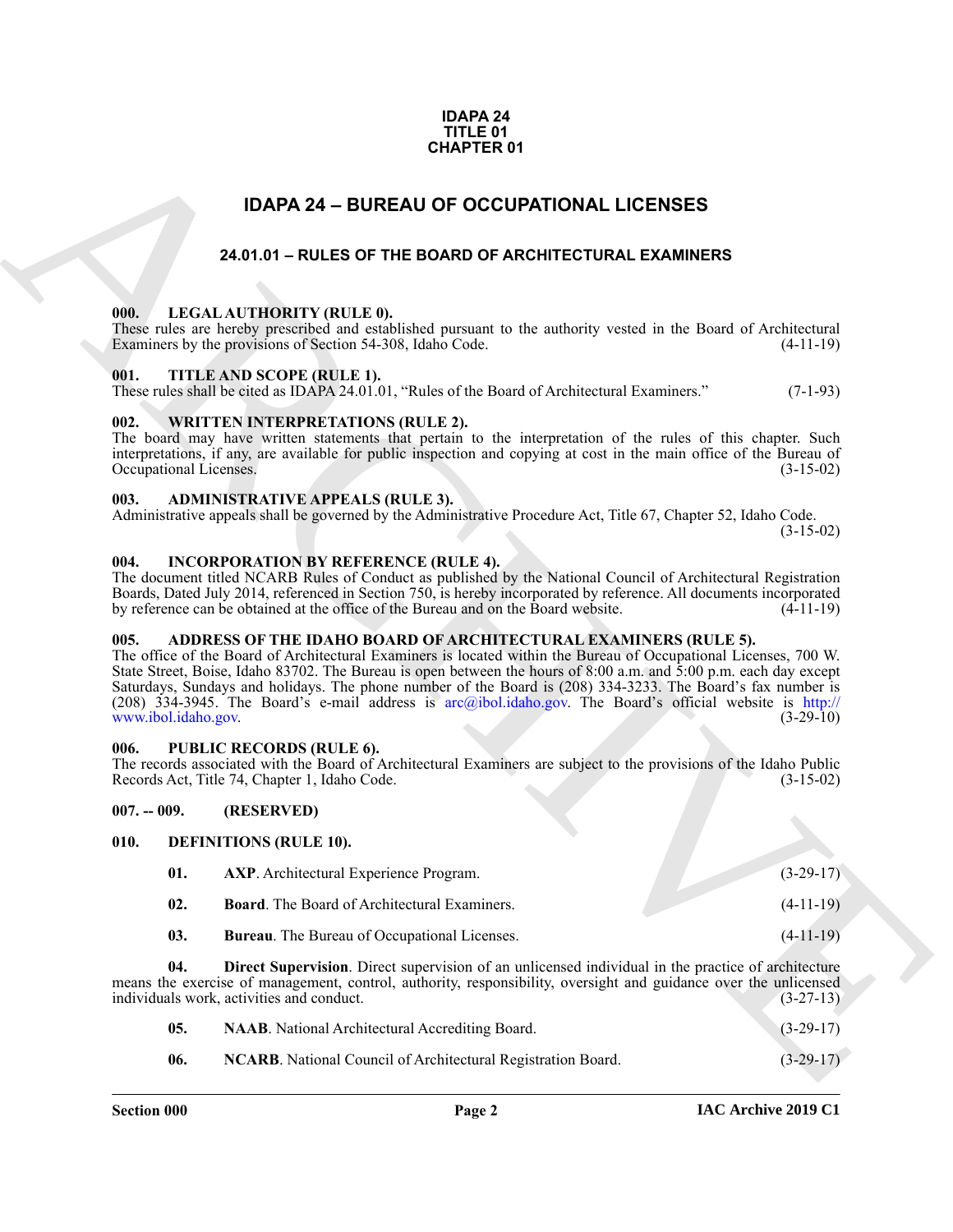**Example Consequence Consequence**<br> **Consequence Consequence**<br>
Consequence Consequence Consequence Consequence Consequence Consequence Consequence Consequence Consequence Consequence Consequence Consequence Consequence Con **07. Responsible Control**. Responsible control means that amount of control over and detailed knowledge of the content of technical submissions during their preparation as is ordinarily exercised by registered architects applying the required professional standard of care. Reviewing, or reviewing and correcting, technical submissions after they have been prepared by others does not constitute the exercise of responsible control because the reviewer has neither control over nor detailed knowledge of the content of such submissions throughout their<br>(3-27-13)<br>(3-27-13) preparation.  $(3-27-13)$ 

# <span id="page-2-9"></span><span id="page-2-0"></span>**011. -- 099. (RESERVED)**

# <span id="page-2-10"></span><span id="page-2-1"></span>**100. ORGANIZATION (RULE 100).**

**01. Organization of the Board**. At the first meeting of each calendar year, the Board shall organize and elect from its members a Chairman and Vice Chairman, who shall assume the duties of their respective offices immediately upon such selection. (3-29-17)

# <span id="page-2-12"></span><span id="page-2-11"></span>**02. Board Members and Duties**. (7-1-93)

**a.** Chairman. The Chairman shall be a voting member of the Board, and when present preside at all meetings, appoint with the consent of the Board, all committees, and shall otherwise perform all duties pertaining to the office of Chairman. The Chairman shall be an ex-officio member of all committees. (7-1-93)

**b.** Vice Chairman. The Vice Chairman shall, in the absence or incapacity of the Chairman exercise the duties and possess all the powers of the Chairman. (7-1-93)

**c.** Bureau Chief. The Chief of the Bureau of Occupational Licenses shall act as an agent of the Board and shall be the official keeper of all records of the Board. The Bureau shall provide such services as may be authorized by Section 26, Title 67, Idaho Code, and as defined under contract between the Bureau and the Board.

(3-15-02)

### <span id="page-2-2"></span>**101. -- 149. (RESERVED)**

### <span id="page-2-14"></span><span id="page-2-13"></span><span id="page-2-3"></span>**150. PROCEDURES AND DUTIES (RULE 150).**

**01. Meetings**. The Board shall meet at least four (4) times annually at such times and places as designated by the Board or the Chairman of the Board. Special meetings may be held at the call of the Chairman or at the request of two (2) Board members, and all members shall be notified in writing, thereof. (4-11-19)

<span id="page-2-15"></span>**02. Voting**. A quorum shall be four Board members. A majority vote of Board members present shall be considered the action of the Board as a whole. Any motion before the Board shall fail on a tie vote. (7-1-97)

### <span id="page-2-4"></span>**151. -- 174. (RESERVED)**

# <span id="page-2-6"></span><span id="page-2-5"></span>**175. APPLICANT PAST CRIME REVIEW (RULE 175).**

<span id="page-2-8"></span>**01. Review Authority**. In reviewing an Applicant for licensure who has been convicted of a felony or misdemeanor as set forth in section 54-314(1)(d) Idaho Code, the Board may utilize the follow process and factors to determine the applicant's suitability for licensure: (4-11-19)

**02. Exemption Review**. The exemption review shall consist of a review of any documents relating to the crime and any supplemental information provided by the applicant bearing upon his suitability for registration. The Board may, at its discretion, grant an interview of the applicant. (4-11-19)

- <span id="page-2-7"></span>**a.** During the review, the Board shall consider the following factors or evidence:  $(4-11-19)$
- i. The severity or nature of the crime; (4-11-19)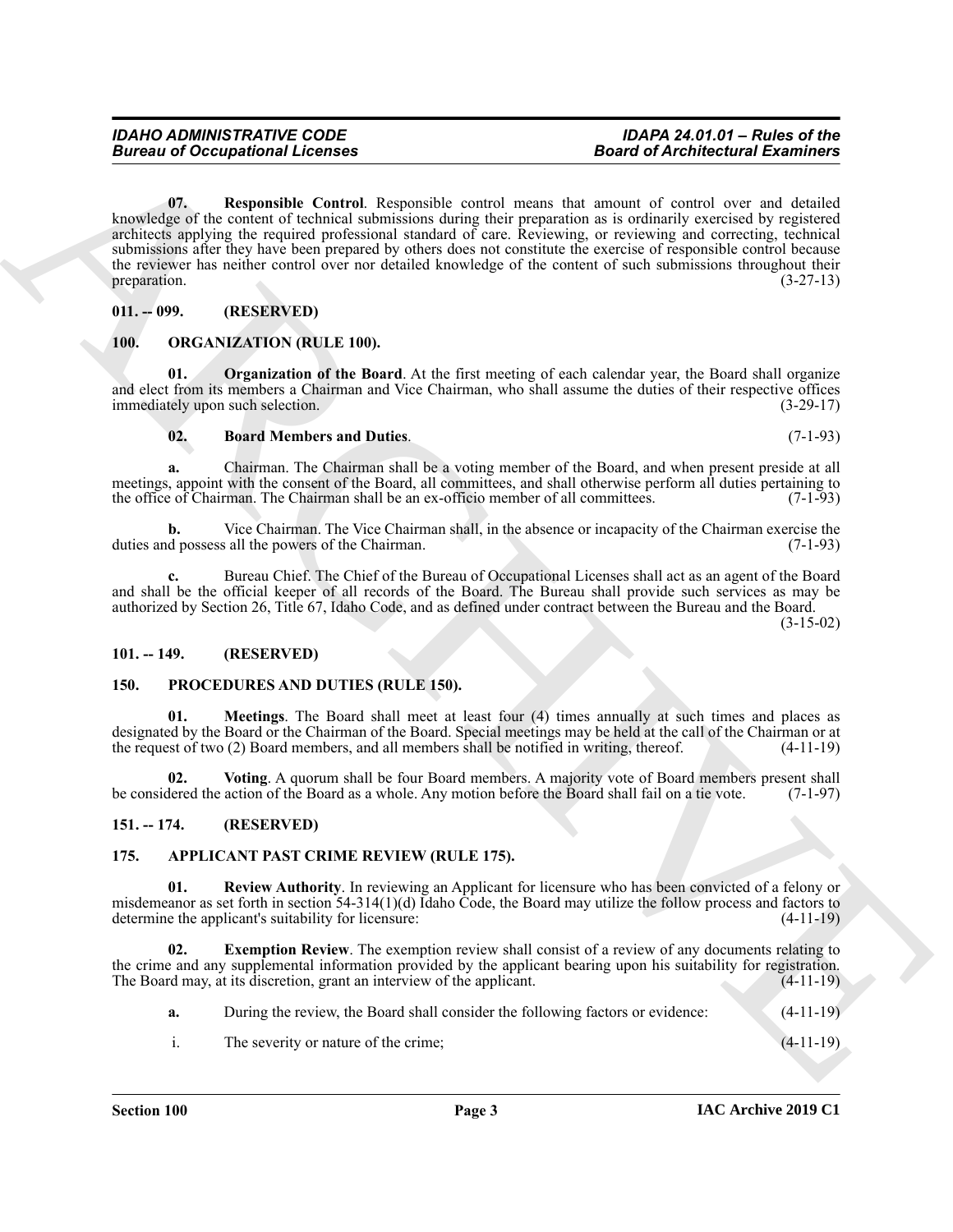# <span id="page-3-7"></span><span id="page-3-4"></span><span id="page-3-1"></span><span id="page-3-0"></span>*IDAHO ADMINISTRATIVE CODE IDAPA 24.01.01 – Rules of the* **Bureau of Occupational Licenses**

|                                                                                                                                                                                                                                                                                                                                                                                                                                    | <b>Bureau of Occupational Licenses</b> |                                                                                                                                                                                                                                                                                                                                                                                                                                                                                                                                                                                                                                                                                                                                                                                                                                                                                                                                                                                                                                                                                                                                                                        | <b>Board of Architectural Examiners</b> |             |
|------------------------------------------------------------------------------------------------------------------------------------------------------------------------------------------------------------------------------------------------------------------------------------------------------------------------------------------------------------------------------------------------------------------------------------|----------------------------------------|------------------------------------------------------------------------------------------------------------------------------------------------------------------------------------------------------------------------------------------------------------------------------------------------------------------------------------------------------------------------------------------------------------------------------------------------------------------------------------------------------------------------------------------------------------------------------------------------------------------------------------------------------------------------------------------------------------------------------------------------------------------------------------------------------------------------------------------------------------------------------------------------------------------------------------------------------------------------------------------------------------------------------------------------------------------------------------------------------------------------------------------------------------------------|-----------------------------------------|-------------|
|                                                                                                                                                                                                                                                                                                                                                                                                                                    | ii.                                    | The period of time that has passed since the crime under review;                                                                                                                                                                                                                                                                                                                                                                                                                                                                                                                                                                                                                                                                                                                                                                                                                                                                                                                                                                                                                                                                                                       |                                         | $(4-11-19)$ |
|                                                                                                                                                                                                                                                                                                                                                                                                                                    | iii.                                   | The number or pattern of crimes or other similar incidents;                                                                                                                                                                                                                                                                                                                                                                                                                                                                                                                                                                                                                                                                                                                                                                                                                                                                                                                                                                                                                                                                                                            |                                         | $(4-11-19)$ |
|                                                                                                                                                                                                                                                                                                                                                                                                                                    | iv.                                    | The circumstances surrounding the crime that would help determine the risk of repetition;                                                                                                                                                                                                                                                                                                                                                                                                                                                                                                                                                                                                                                                                                                                                                                                                                                                                                                                                                                                                                                                                              |                                         | $(4-11-19)$ |
|                                                                                                                                                                                                                                                                                                                                                                                                                                    | V.                                     | The relationship of the crime to the practice of architecture; and                                                                                                                                                                                                                                                                                                                                                                                                                                                                                                                                                                                                                                                                                                                                                                                                                                                                                                                                                                                                                                                                                                     |                                         | $(4-11-19)$ |
|                                                                                                                                                                                                                                                                                                                                                                                                                                    | vi.<br>rehabilitation.                 | The applicant's activities since the crime under review, such as employment, education,<br>participation in treatment, payment of restitution, or any other factors which may be evidence of current                                                                                                                                                                                                                                                                                                                                                                                                                                                                                                                                                                                                                                                                                                                                                                                                                                                                                                                                                                   |                                         | $(4-11-19)$ |
|                                                                                                                                                                                                                                                                                                                                                                                                                                    | $\mathbf{b}$ .                         | The applicant shall bear the burden of establishing their current suitability for licensure. $(4-11-19)$                                                                                                                                                                                                                                                                                                                                                                                                                                                                                                                                                                                                                                                                                                                                                                                                                                                                                                                                                                                                                                                               |                                         |             |
| $176. - 199.$                                                                                                                                                                                                                                                                                                                                                                                                                      |                                        | (RESERVED)                                                                                                                                                                                                                                                                                                                                                                                                                                                                                                                                                                                                                                                                                                                                                                                                                                                                                                                                                                                                                                                                                                                                                             |                                         |             |
| 200.<br>FEES FOR EXAMINATIONS AND LICENSURE (RULE 200).                                                                                                                                                                                                                                                                                                                                                                            |                                        |                                                                                                                                                                                                                                                                                                                                                                                                                                                                                                                                                                                                                                                                                                                                                                                                                                                                                                                                                                                                                                                                                                                                                                        |                                         |             |
|                                                                                                                                                                                                                                                                                                                                                                                                                                    | 01.                                    | <b>Fees for Examination.</b>                                                                                                                                                                                                                                                                                                                                                                                                                                                                                                                                                                                                                                                                                                                                                                                                                                                                                                                                                                                                                                                                                                                                           |                                         | $(7-1-97)$  |
|                                                                                                                                                                                                                                                                                                                                                                                                                                    |                                        | Examination Fees. Examination fees will be as established by the National Council of Architectural<br>Registration Boards (NCARB).                                                                                                                                                                                                                                                                                                                                                                                                                                                                                                                                                                                                                                                                                                                                                                                                                                                                                                                                                                                                                                     |                                         | $(7-1-97)$  |
|                                                                                                                                                                                                                                                                                                                                                                                                                                    | b.                                     | Application Fee. Applicants for licensing must submit a twenty-five dollar (\$25) application fee.<br>There is no additional fee for an initial license.                                                                                                                                                                                                                                                                                                                                                                                                                                                                                                                                                                                                                                                                                                                                                                                                                                                                                                                                                                                                               |                                         | $(4-11-19)$ |
|                                                                                                                                                                                                                                                                                                                                                                                                                                    | 02.                                    | Annual License Renewal Fee. Annual license renewal fee - Fifty dollars (\$50).                                                                                                                                                                                                                                                                                                                                                                                                                                                                                                                                                                                                                                                                                                                                                                                                                                                                                                                                                                                                                                                                                         |                                         | $(3-22-18)$ |
|                                                                                                                                                                                                                                                                                                                                                                                                                                    | 03.                                    | Endorsement License Fee. Endorsement license fee - Fifty dollars (\$50).                                                                                                                                                                                                                                                                                                                                                                                                                                                                                                                                                                                                                                                                                                                                                                                                                                                                                                                                                                                                                                                                                               |                                         | $(3-22-18)$ |
|                                                                                                                                                                                                                                                                                                                                                                                                                                    | 04.                                    | Temporary License Fee. Temporary license fee - Fifty dollars (\$50).                                                                                                                                                                                                                                                                                                                                                                                                                                                                                                                                                                                                                                                                                                                                                                                                                                                                                                                                                                                                                                                                                                   |                                         | $(3-22-18)$ |
| Code.                                                                                                                                                                                                                                                                                                                                                                                                                              | 05.                                    | License Reinstatement Fee. License reinstatement fee is as provided in Section 67-2614, Idaho                                                                                                                                                                                                                                                                                                                                                                                                                                                                                                                                                                                                                                                                                                                                                                                                                                                                                                                                                                                                                                                                          |                                         | $(3-22-18)$ |
|                                                                                                                                                                                                                                                                                                                                                                                                                                    | 06.                                    | No Refund of Fees. No refund of fees shall be made.                                                                                                                                                                                                                                                                                                                                                                                                                                                                                                                                                                                                                                                                                                                                                                                                                                                                                                                                                                                                                                                                                                                    |                                         | $(3-22-18)$ |
| $201. - 249.$                                                                                                                                                                                                                                                                                                                                                                                                                      |                                        | (RESERVED)                                                                                                                                                                                                                                                                                                                                                                                                                                                                                                                                                                                                                                                                                                                                                                                                                                                                                                                                                                                                                                                                                                                                                             |                                         |             |
| <b>QUALIFICATIONS OF APPLICANTS FOR EXAMINATION (RULE 250).</b><br>250.                                                                                                                                                                                                                                                                                                                                                            |                                        |                                                                                                                                                                                                                                                                                                                                                                                                                                                                                                                                                                                                                                                                                                                                                                                                                                                                                                                                                                                                                                                                                                                                                                        |                                         |             |
| Accredited Degree Applicants. All applicants for the Architectural Registration Examination<br>01.<br>(ARE) shall possess a professional degree in architecture from a program that is accredited by the National<br>Architectural Accrediting Board (NAAB) or that is approved by the Board. All applicants for the ARE must have<br>started or completed the Architectural Experience Program (AXP) requirements.<br>$(4-11-19)$ |                                        |                                                                                                                                                                                                                                                                                                                                                                                                                                                                                                                                                                                                                                                                                                                                                                                                                                                                                                                                                                                                                                                                                                                                                                        |                                         |             |
|                                                                                                                                                                                                                                                                                                                                                                                                                                    | 02.                                    | Experience in Lieu of Degree Applicants. The Board may allow an applicant without an<br>architecture degree to sit for the architecture examination upon determining that such applicant has attained the<br>knowledge and skill approximating that attained by graduation from an accredited architecture curriculum including<br>the submission of a record of eight (8) years or more of experience in architecture work of a character deemed<br>satisfactory by the Board. Said experience may include that necessary for completion of the AXP. Two (2) years of<br>eight (8) or more years of experience may be accepted if determined that such experience is directly related to<br>architecture under the direct supervision of a registered engineer (practicing as a structural, civil, mechanical or<br>electrical engineer in the field of building construction) or a registered landscape architect. At least six (6) years of<br>such experience must be obtained while working under the direct supervision of a licensed architect. A person is<br>qualified for the examination once they have met the experience requirement and started the AXP. |                                         | $(3-29-17)$ |

# <span id="page-3-13"></span><span id="page-3-12"></span><span id="page-3-11"></span><span id="page-3-10"></span><span id="page-3-9"></span><span id="page-3-8"></span><span id="page-3-6"></span><span id="page-3-5"></span><span id="page-3-3"></span><span id="page-3-2"></span>**250. QUALIFICATIONS OF APPLICANTS FOR EXAMINATION (RULE 250).**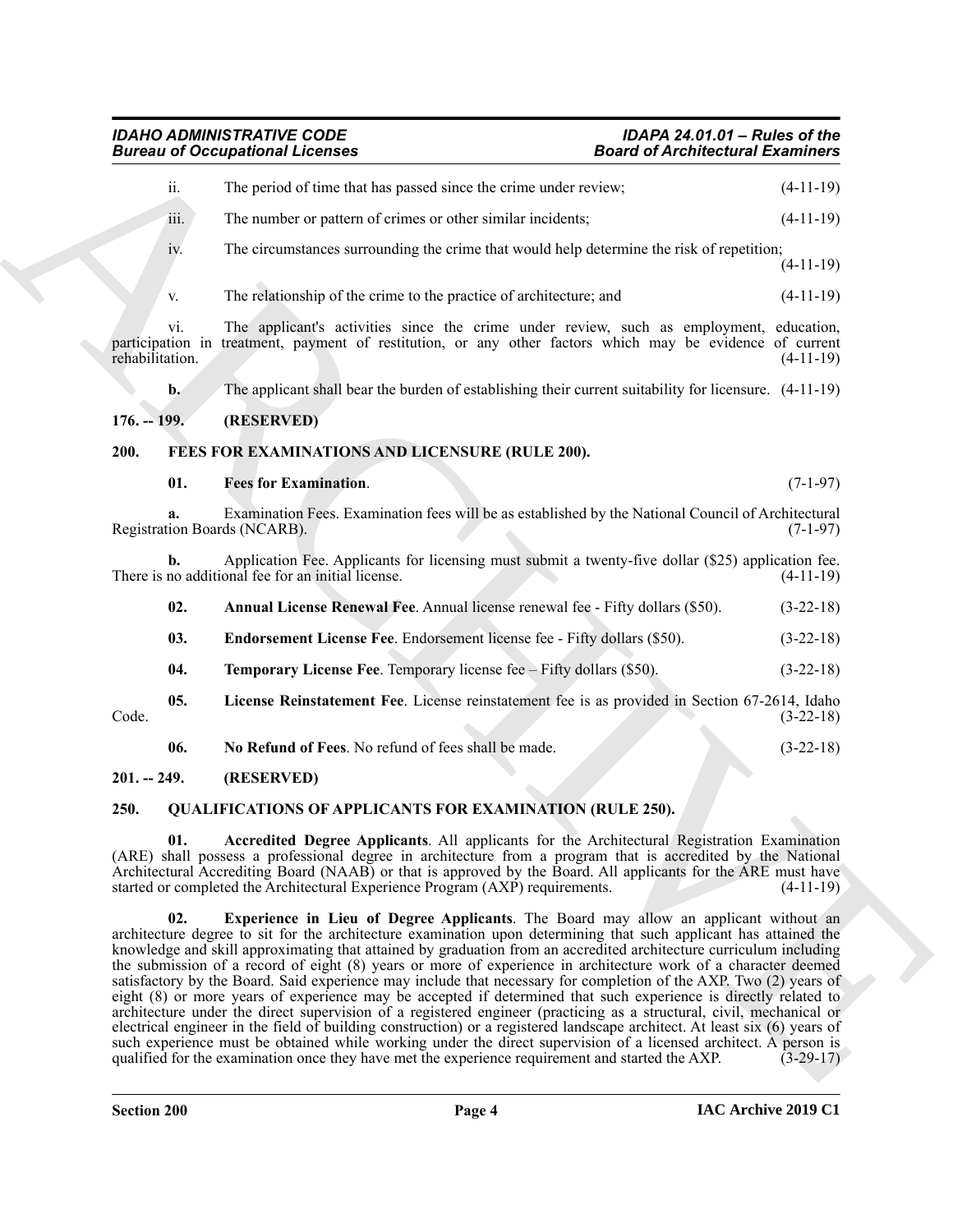### <span id="page-4-0"></span>**251. – 299. (RESERVED)**

### <span id="page-4-1"></span>**300. APPLICATION (RULE 300).**

### <span id="page-4-7"></span><span id="page-4-4"></span>**01. Licensure by Examination**. (7-1-93)

**a.** Application for licensure by examination shall be made on the uniform application form adopted by the Board.  $(4-11-19)$ 

**b.** Applicants shall furnish all information required by the uniform application form and shall include the following:  $(3-15-02)$ 

If applying based upon an accredited degree: Furnish certification of graduation and a certified transcript of all subjects and grades received for all college courses taken. (4-11-19)

ii. If applying based upon experience in lieu of an accredited degree: Furnish statement or statements, of all actual architectural or other applicable experience signed by the person under whose supervision the work was performed, giving kind and type of work done, together with dates of employment. (4-11-19)

iii. A recent passport photograph taken within the previous year for identification purposes shall be submitted by all applicants.

**c.** Application shall not be reviewed by the Board until all required information is furnished and the required fee is paid. (3-15-02)

<span id="page-4-5"></span>**d.** Applications received less than seven (7) days prior to a Board meeting may be held over to the next meeting. (4-11-19)

**Example 20**<br> **Example 20**<br> **Example 20**<br> **Example 20**<br> **Example 20**<br> **Example 20**<br> **ARCHIVE CONTINUMED (ELLE BUSIN.<br>
<b>ARCHIVE CONTINUMED (ELLE BUSIN.**<br> **ARCHIVE CONTINUMED ARCHIVE CONTINUMED AND EXAMPLE CONTINUES CONTINU 02. Licensure by Endorsement -- Blue Cover**. General requirements. Application shall be accompanied by a current blue cover dossier compiled by the NCARB certifying that the applicant has satisfactorily passed the standard NCARB examinations, or NCARB authorized equivalent and shall include letters, transcripts, and other documents substantiating all statements relative to education and experience made in said application as required by the Board. (3-29-17)

### <span id="page-4-6"></span>**03. Licensure by Endorsement -- Equivalency**. (7-1-97)

**a.** Applicants for licensure by endorsement must submit a complete application, verified under oath, to the Board at its official address. The application must be on the forms approved by the Board and submitted together with the appropriate fee(s) and supporting documentation. (3-29-17) together with the appropriate fee(s) and supporting documentation.

**b.** Applicants shall provide proof of holding a current and valid license issued by another state, a cauthority recognized by the Board. (3-29-17) licensing authority recognized by the Board.

Applicants shall provide proof of satisfactorily passing the NCARB examinations or NCARB lent examination, as determined by the Board. (3-29-17) authorized equivalent examination, as determined by the Board.

### <span id="page-4-2"></span>**301. -- 349. (RESERVED)**

# <span id="page-4-8"></span><span id="page-4-3"></span>**350. REGISTRATION EXAMINATION (RULE 350).**

The Board, having found that the content and methodology of the ARE prepared by NCARB is the most practicable and effective examination to test an applicant's qualifications for registration, adopts the ARE as the single, written and/or electronic examination for registration of architects in this state, and further adopts the following rules with respect thereto: (7-1-97)

<span id="page-4-9"></span>**01. When Taken**. The Board will cause the ARE, prepared by NCARB, to be administered to all applicants eligible, in accordance with the requirements of the Board, by their training and education to be examined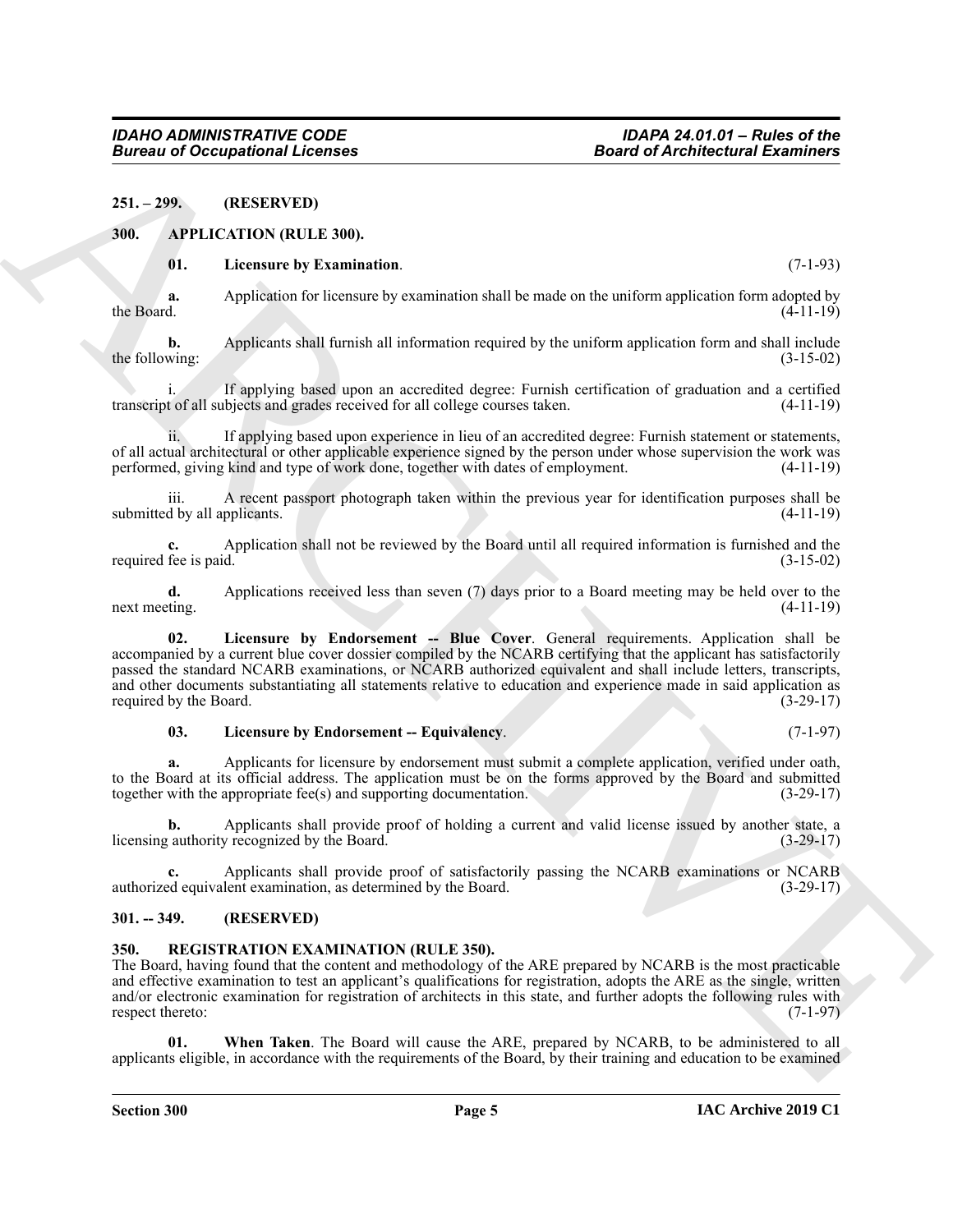# *IDAHO ADMINISTRATIVE CODE IDAPA 24.01.01 – Rules of the Bureau of Occupational Licenses*

for registration on dates scheduled by the NCARB. The Board shall cause repeat divisions of the ARE to be administered to qualified candidates on such dates as are scheduled by the NCARB. The ARE examination is a multiple part examination prepared by NCARB. Content of the examination in all of its sections is available from the Board or NCARB. (4-11-06)

<span id="page-5-14"></span><span id="page-5-13"></span>**02. Grading**. The ARE shall be graded in accordance with the methods and procedures recommended by the NCARB. To achieve a passing grade on the ARE, an applicant must receive a passing grade in each division. Grades from the individual division may not be averaged. Applicants will have unlimited opportunities to retake division which they fail except as set forth in these rules. The Board shall accept passing grades of computer administered divisions of the ARE as satisfying the requirements for said division(s) when such examinations are administered as prescribed by the NCARB. (4-11-06)

**Example 20** Comparison in Lemma and the New York 21 and the New York 21 and the New York 21 and the New York 21 and the New York 21 and the New York 21 and the New York 21 and the New York 21 and the New York 21 and the **03. Passing (ARE)**. To pass the ARE, an applicant must achieve a passing grade on each division. Subject to certain conditions, a passing grade for any division of the ARE shall be valid for five (5) years, after which time the division must be retaken unless all divisions have been passed. The Board may allow a reasonable extension of such period in circumstances where completion of all divisions is prevented by a medical condition, active duty in military service, or other like causes. Approval to take the ARE will terminate unless the applicant has passed or failed a division of the ARE within a period of five (5) years. Any applicant whose approval has so terminated must reapply for approval to take the ARE. (3-29-17)

# <span id="page-5-0"></span>**351. -- 374. (RESERVED)**

# <span id="page-5-6"></span><span id="page-5-1"></span>**375. ARCHITECTURAL INTERN (RULE 375).**

An individual may represent themselves as an architectural intern only under the following conditions: (3-15-02)

<span id="page-5-10"></span>**01. Supervision**. Each architectural intern shall be employed by and work under the direct supervision of an Idaho licensed architect. (3-15-02)

**02. AXP Enrollment**. Each architectural intern shall be enrolled in NCARB's AXP and shall maintain a record in good standing. (3-29-17)

- <span id="page-5-9"></span><span id="page-5-7"></span>**03. Record**. Each architectural intern shall possess either: (3-15-02)
- **a.** A record with the NCARB establishing that AXP training has been started; or  $(3-29-17)$
- <span id="page-5-8"></span>**b.** A record establishing completion of all AXP training regulations as specified by NCARB.

(3-29-17)

**04. Prohibitions**. An architectural intern shall not sign or seal any architectural plan, specification, or other document. An architectural intern shall not engage in the practice of architecture except under the direct supervision of an Idaho licensed architect.  $(3-15-02)$ 

<span id="page-5-2"></span>**376. -- 399. (RESERVED)**

# <span id="page-5-12"></span><span id="page-5-11"></span><span id="page-5-3"></span>**400. FIRM NAME (RULE 400).**

**01. Firm Names**. Firm names incorporating the use of names of unlicensed individuals are considered in violation of Section 54-315, Idaho Code. A firm may continue to utilize the name of a retired or deceased formerly licensed architect so long as their unlicensed status is clearly disclosed. (4-11-19) licensed architect so long as their unlicensed status is clearly disclosed.

# <span id="page-5-4"></span>**401. -- 409. (RESERVED)**

# <span id="page-5-15"></span><span id="page-5-5"></span>**410. USE OF AN ARCHITECT'S SEAL (RULE 410).**

An architect's seal may be placed on all technical submissions prepared personally by the architect or prepared under the architect's responsible control or as otherwise allowed under the provisions of Section 54-304, Idaho Code. Nothing in this rule shall limit an architect's responsibility to the owner for the work of other licensed professionals to the extent established by contract between the owner and architect. (4-11-19)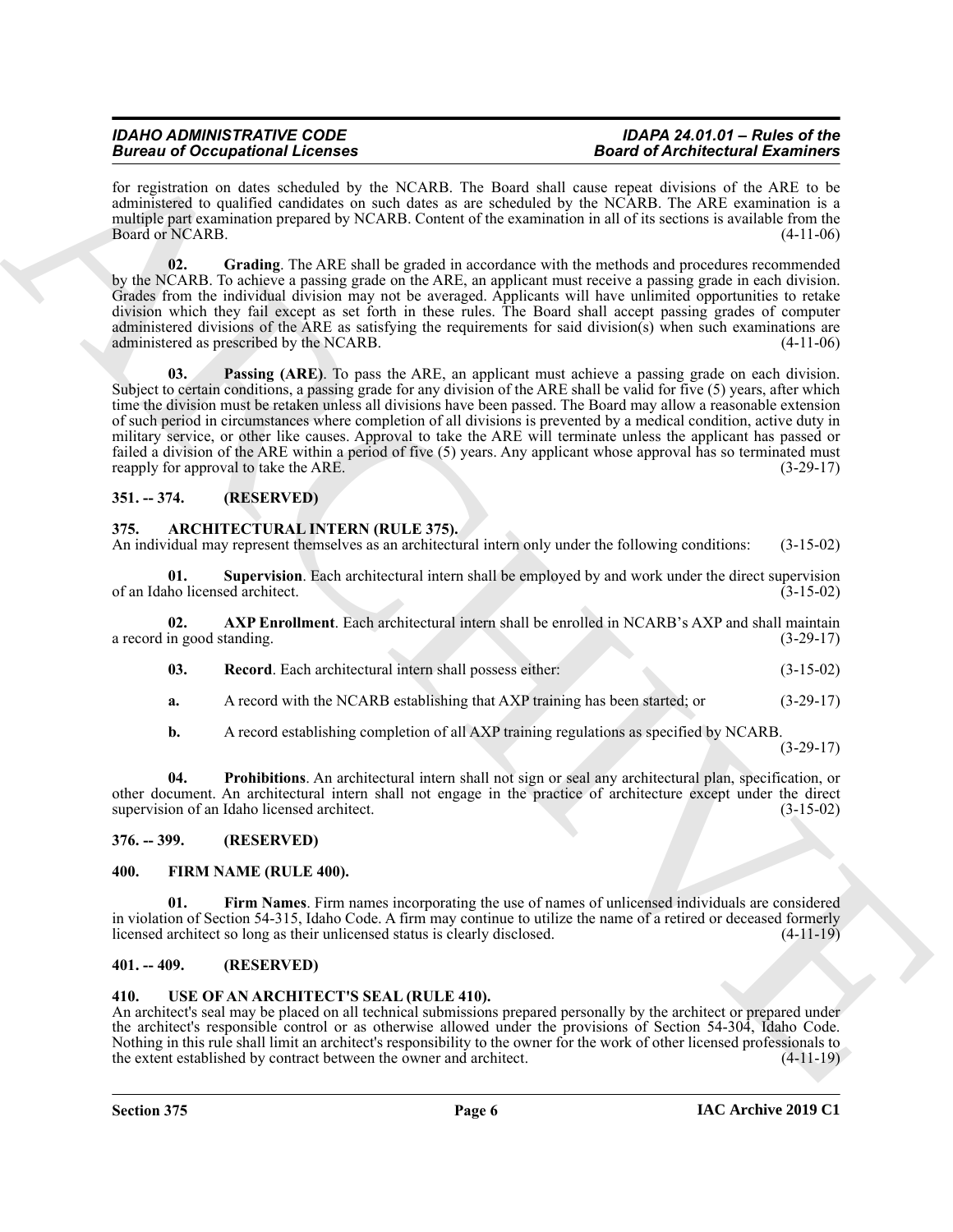## <span id="page-6-0"></span>**411. -- 449. (RESERVED)**

### <span id="page-6-2"></span><span id="page-6-1"></span>**450. CONTINUING EDUCATION (RULE 450).**

In order to protect the public health and safety and promote the public welfare, the Board has adopted the following rules for continuing education. (3-20-04)

<span id="page-6-4"></span>**01. Continuing Education Requirement**. Each Idaho licensed architect must successfully complete a minimum of twelve (12) hours of continuing education in architectural health, safety and welfare in the calendar year<br>(3-29-17) (3-29-17) prior to license renewal.

**Example 20** Compational Licenses<br>
41.1. (OXYENUES EDIC CATERO ABULE ESD).<br>
41. (OXYENUES EDIC CATERO ABULE ESD).<br>
41. (OXYENUES EDIC CATERO ABULE ESD).<br>
42. (COVIENUES EDIC CATERO ABULE ESD).<br>
42. (COVIENTING PROCESSION **a.** Each licensee will submit to the Board their annual renewal application form and required fees, and will certify that they have complied with annual CE requirements for the previous calendar year. Each licensee will provide to the Board together with their application for reinstatement of an expired license form and required fees, proof of compliance with annual CE requirements for each year that their license was expired. A license that has been canceled for failure to renew may be reinstated in accordance with Section 67-2614, Idaho Code. (3-29-17)

**b.** A licensee shall be considered to have satisfied their CE requirements for the first renewal of their initial license. Licensees who have failed to meet the annual continuing education requirement may petition the Board for additional time to complete their continuing education requirements. (3-20-04)

**c.** A licensee may carryover a maximum of six (6) hours of continuing education to meet the next ntinuing education requirement. (3-29-12) year's continuing education requirement.

**d.** One (1) continuing education hour shall be equal to one (1) learning unit, as determined by the hoard. (3-20-04) n Institute of Architects, or one (1) clock hour of education, as determined by the Board. (3-20-04) American Institute of Architects, or one (1) clock hour of education, as determined by the Board.

<span id="page-6-3"></span>**02. Architectural Health, Safety and Welfare Requirement**. To qualify for continuing education, a course must involve architectural health, safety and welfare, which generally relates to the structural integrity or unimpairedness of a building or building sites and be germane to the practice of architecture. Courses may include the following subject areas: (3-29-17) following subject areas:

**a.** Legal, which includes laws, codes, zoning, regulations, standards, life safety, accessibility, ethics, insurance to protect owners and public. (3-29-12)

**b.** Building systems, which includes structural, mechanical, electrical, plumbing, communications, and fire protection. (3-29-12) security, and fire protection.

**c.** Environmental, which includes energy efficiency, sustainability, natural resources, natural hazards, is materials, weatherproofing, and insulation. (3-29-12) hazardous materials, weatherproofing, and insulation.

**d.** Occupant comfort, which includes air quality, lighting, acoustics, ergonomics. (3-29-12)

**e.** Materials and methods, which includes construction systems, products, finishes, furnishings, and equipment. (3-29-12)

**f.** Preservation, which includes historical, reuse, and adaptation. (3-29-12)

**g.** Pre-Design, which includes land use analysis, programming, site selection, site and soils analysis, and surveying.

**h.** Design, which includes urban planning, master planning, building design, site design, interiors, safety and security measures. (3-29-12)

**i.** Construction documents, which includes drawings, specifications, and delivery methods.  $(3-29-12)$ 

**j.** Construction contract administration, which includes contracts, bidding, contract negotiations.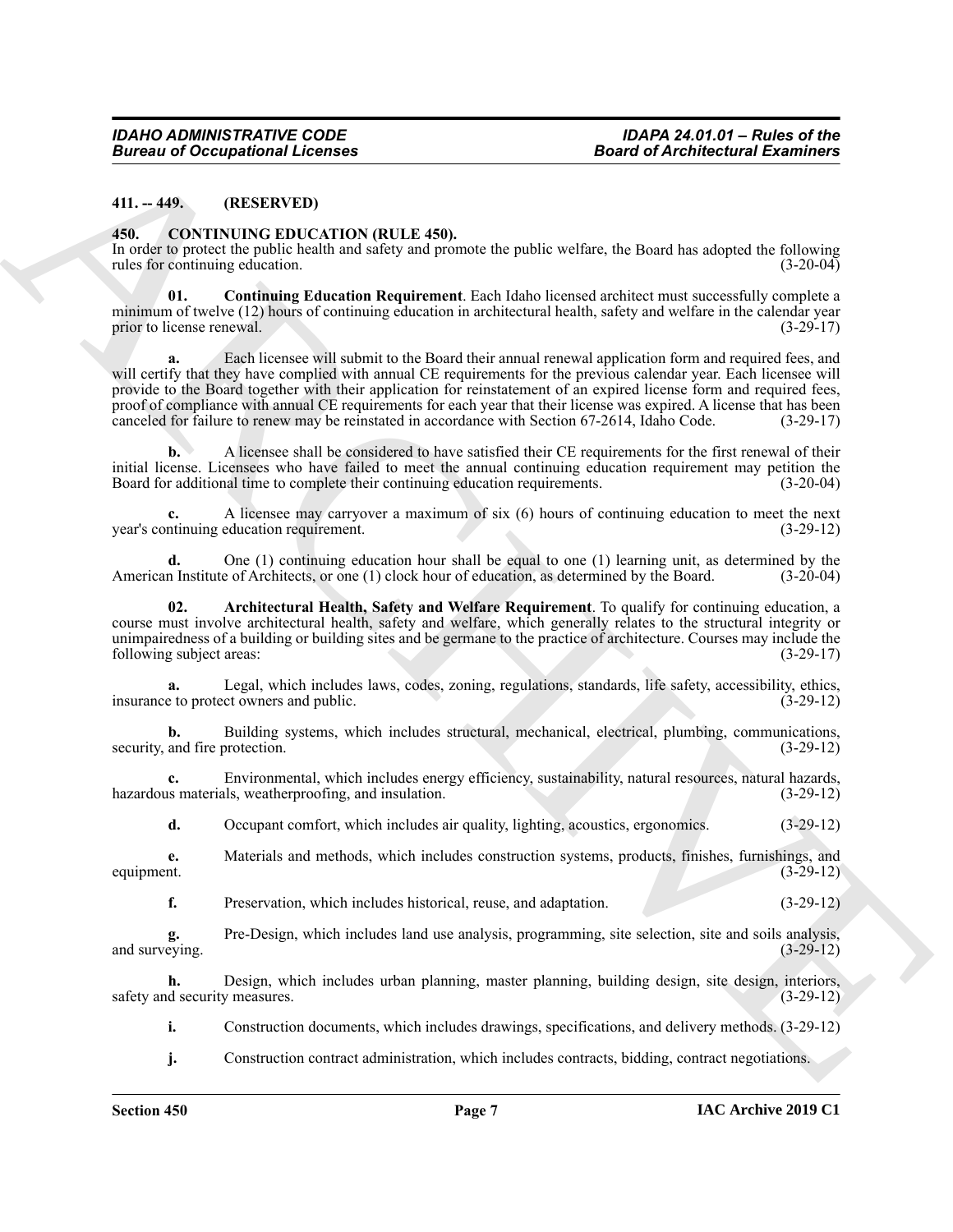# *IDAHO ADMINISTRATIVE CODE IDAPA 24.01.01 – Rules of the Bureau of Occupational Licenses*

### (3-29-12)

<span id="page-7-5"></span>**03. Approved Credit**. Continuing education courses must be in the subject of architectural health, safety and welfare and be presented by: (3-20-04)

**a.** Providers approved by the National Architectural Accreditation Board (NAAB) schools of ure; or (3-20-04) architecture; or

**b.** Providers approved by the National Council of Architectural Registration Board (NCARB); or  $(3-20-04)$ 

**c.** Providers approved by the American Institute of Architects (AIA); or (3-20-04)

**Example of Activities and Architectural Control Control Control Control Control Control Control Control Control Control Control Control Control Control Control Control Control Control Control Control Control Control Cont d.** Providers as otherwise approved by the Board. All requests for approval or pre-approval of continuing education credits must be made to the Board in writing and must be accompanied by a statement that includes the name of the instructor or instructors, his or her qualifications, the date, time and location of the course, the specific agenda for the course, the number of continuing education hours requested, and a statement of how the course is believed to be in the nature of architectural health, safety and welfare. (3-20-04)

<span id="page-7-8"></span>Verification of Attendance. It shall be necessary for each licensee to maintain verification of attendance by securing authorized signatures or other documentation from the course instructors or sponsoring institution substantiating any and all hours attended by the licensee. This verification shall be maintained by the licensee for a period of five (5) years and provided to the Board upon request of the Board or its agent. licensee for a period of five  $(5)$  years and provided to the Board upon request of the Board or its agent.

<span id="page-7-7"></span>**05. Failure to Fulfill the Continuing Education Requirements**. The license will not be renewed for those licensees who fail to certify or otherwise provide acceptable documentation of meeting the CE requirements. Licensees who make a false attestation regarding compliance with the CE requirements shall be subject to disciplinary action by the Board. (3-20-04) disciplinary action by the Board.

**06.** Exemptions. A licensed architect shall be deemed to have complied with the CE requirements if the licensee attests in the required affidavit that for not less than ten  $(10)$  months of the preceding one  $(1)$  year period of licensure, the architect has met one  $(1)$  of the following criteria:  $(3\n-20-04)$ of licensure, the architect has met one  $(1)$  of the following criteria:

<span id="page-7-6"></span>**a.** Meets the military exemption set forth in Section 67-2602A, Idaho Code. (4-11-19)

**b.** Is a government employee working as an architect and assigned to duty outside the United States.  $(3-20-04)$ 

**c.** Special Exemption. The Board shall have authority to make exceptions for reasons of individual hardship, including health (certified by a medical doctor) or other good cause. The architect must provide any information requested by the Board to assist in substantiating hardship cases. This exemption is granted at the sole discretion of the Board. (3-20-04)

# <span id="page-7-0"></span>**451. -- 749. (RESERVED)**

### <span id="page-7-4"></span><span id="page-7-3"></span><span id="page-7-1"></span>**750. CODE OF ETHICS (RULE 750).**

**01. Rules of Conduct**. The NCARB Rules of Conduct are hereby adopted as the Code of Ethics for all Idaho licensed architects. (3-15-02)

<span id="page-7-2"></span>**751. -- 999. (RESERVED)**